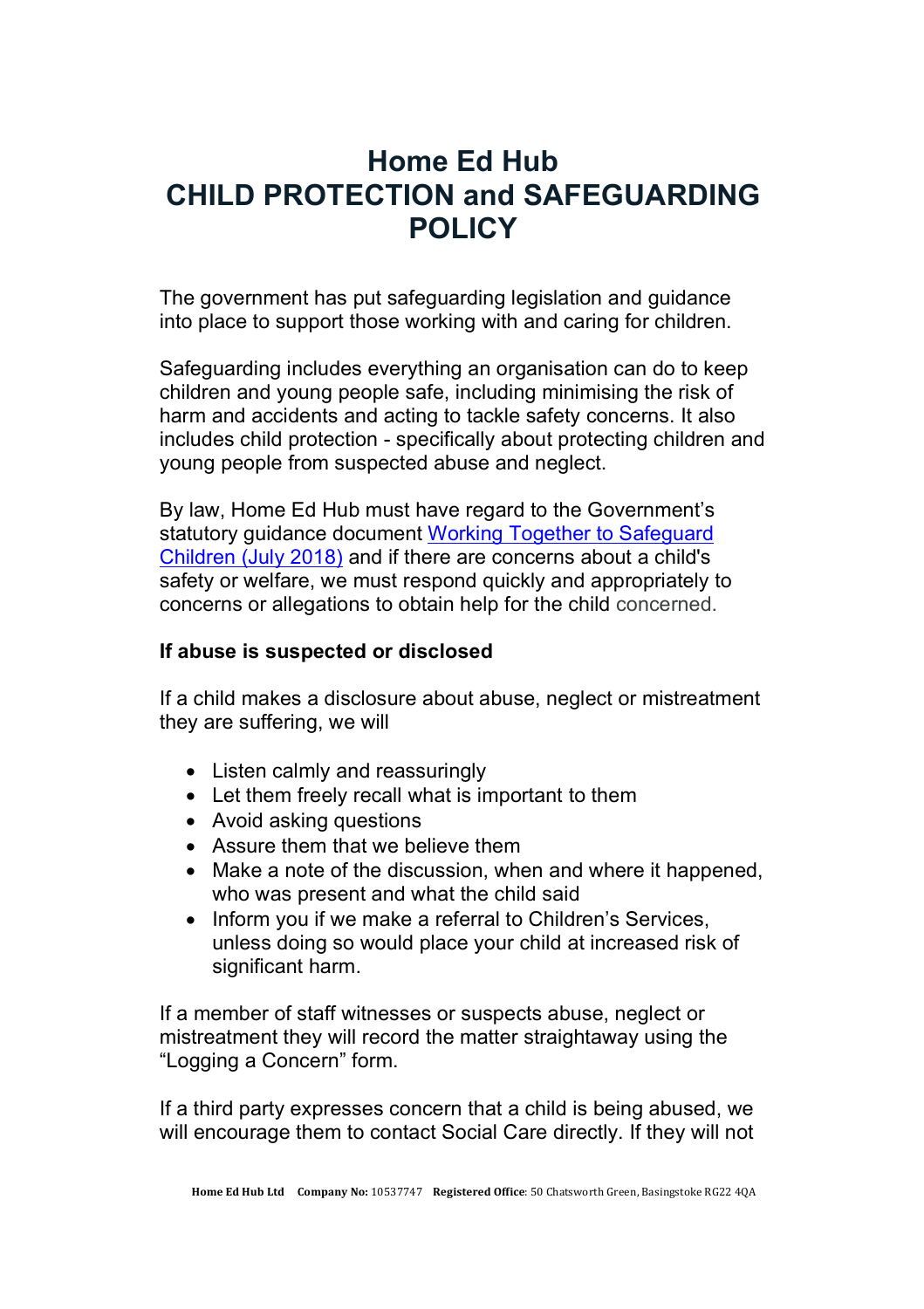do so, we will explain that Home Ed Hub is therefore obliged to and the incident will be logged accordingly.

If a parent or guardian arrives to collect a child and it is deemed that they are intoxicated with either drugs or alcohol - or in any other way deemed to pose a danger to the child - the manager will telephone the emergency contact and make arrangements for the child to be collected by them. If the parent/guardian becomes abusive the police may be called as well as social services. At all times, our priority will be to keep the children and ourselves safe.

### **Injuries**

Significant injuries noticed on children arriving at the setting will be recorded, discussed and action decided upon. Parents / carers will be given the opportunity to comment regarding the cause and nature of the injury and sign and date the appropriate form.

Injuries which occur during the session will be dealt with, recorded and reported to parents / carers on collection of their child unless the injury requires we contact parent / carer immediately.

Where concerns arise outside the skills or knowledge of our staff, the advice of outside agencies will be sought.

## **Staff and Volunteers**

All staff and volunteers having access to children will have their identity checked and recorded. Enhanced DBS checks will also be obtained on each one to ensure their suitability for working with children. They will not be allowed unsupervised access without it.

Part of safeguarding is also for staff and volunteers to protect themselves from allegations and to ensure that their actions are not misinterpreted.

For example:

• They will never carry out a personal task for a child that they can do for themselves (for example assisting with toileting).